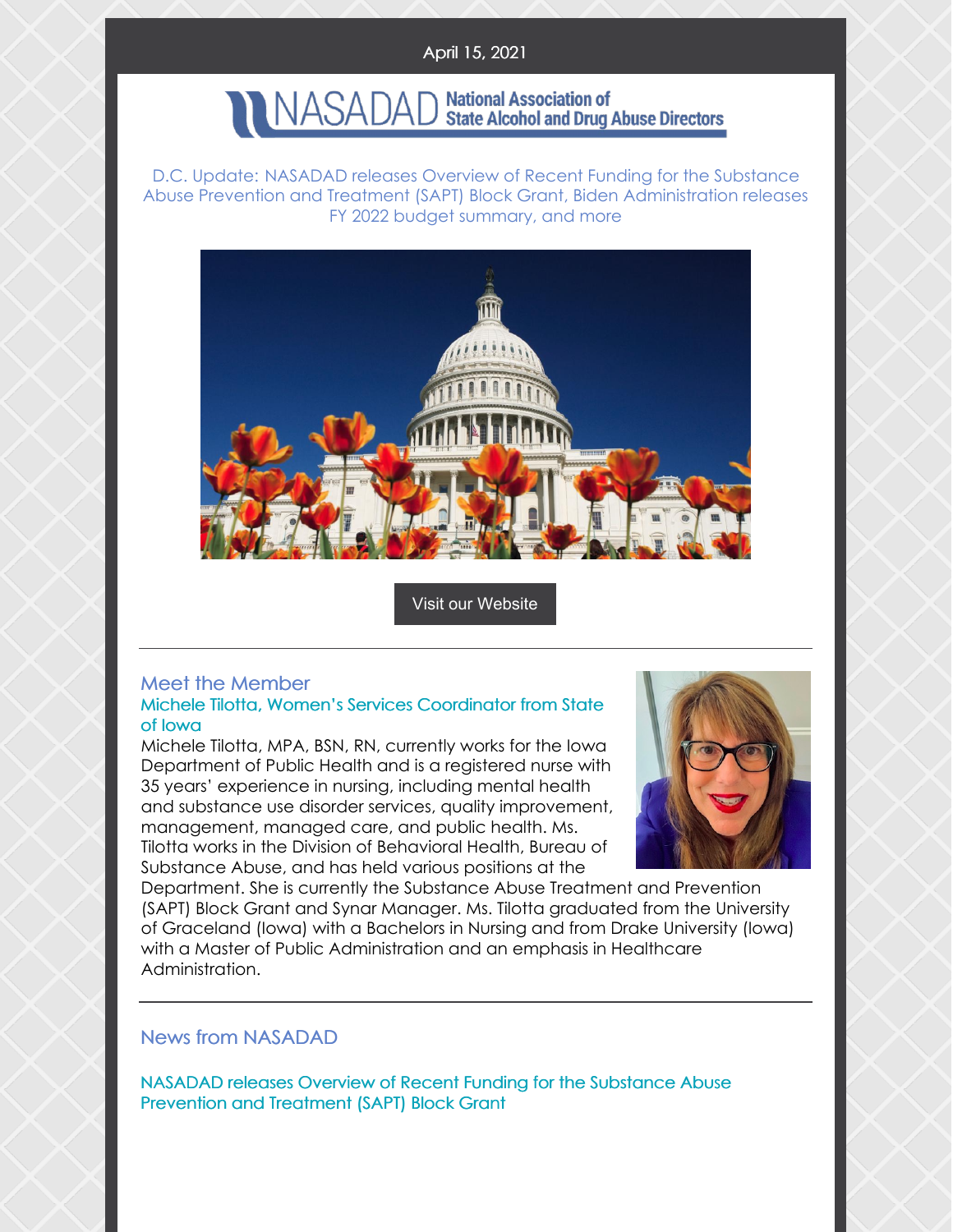NASADAD National Association of

#### Overview of Recent Funding for the Substance Abuse Prevention and Treatment (SAPT) Block Grant

There have been three recent investments in the Substance Abuse and Mental Health Services Administration's (SAMHSA) Substance Abuse Prevention and Treatment (SAPT) Block Grant. We offer an overview and details below.

Consolidated Appropriations Act: In December 2020, Congress approved and President Trump signed the Consolidated Appropriations Act of 2021 (P.L. 116-260). The law includes, among many provisions, two separate investments in the SAPT Block Grant: \$1.858 billion though the annual or "regular" FY 2021 appropriations process and \$1.65 billion in supplemental funding provided as part of the law's section dedicated to COVID-19 relief.

The American Rescue Plan: In March 2021, Congress approved and President Biden signed the American Rescue Plan Act of 2021 (P.L. 117-2). The law includes an additional separate allotment in the SAPT Block Grant: \$1.5 billion in longer term supplemental funding for the SAPT Block Grant.

**Annual FY 2021 Appropriations** as part of Consolidated **Appropriations Act** (December 2020)

- . Total appropriation: \$1.858 billion
- . No changes to requirements under the existing statute: Maintains requirements governing the existing set-asides.
- . Flexibility in allowable uses: There is no flexibility in allowable use funds for this allocation to the SAPT Block Grant.
- . Application due date: As identified in the SAPT Block Grant application.
- . Timeline: States have until September 30, 2022 to spend these funds.



#### Supplemental Funding as part of **Consolidated Appropriations Act** (December 2020)

- . Total appropriation: \$1.65 billion
- . No changes to requirements under the existing statute: Maintains requirements governing the existing set-asides.
	- · Flexibility in allowable uses: Final legislative text says SAMHSA "... shall maintain the 20 percent set-aside for prevention, but may waive requirements with respect to allowable activities, timelines, or reporting requirements for the Substance Abuse Prevention and Treatment Block Grant... as deemed necessary to facilitate a grantee's response to coronavirus."
- Application due date: April 5, 2021
- . Timeline: States have until March 14, 2023 to spend these funds.
- . Award amounts by State: SAMHSA released a list of award amounts by State for these supplemental funds.

enasadad.org), Shalini Wickramatilake (swickramatilakeenasadad.org), or Emily Diehl (ediehlen

#### **Supplemental Funding as part of** the American Rescue Plan Act (March 2021)

- . Total appropriation: \$1.5 billion
- . No changes to requirements under the existing statute: Maintains requirements governing the existing set-asides.
- . Flexibility in allowable uses: There is no flexibility in allowable use of funds for this allocation to the SAPT Block Grant.
- . Application due date: To be determined.
- . Timeline: Allows States until September 30, 2025 to spend these supplemental funds. As noted above, the application due date is to be determined.



#### NASADAD is pleased to announce the release of an overview of recent funding for the Substance Abuse [Prevention](https://nasadad.org/2021/04/overview-of-supplemental-sapt-bg-funding/) and Treatment (SAPT) Block Grant. The document summarizes the SAPT Block Grant funds that have recently been

appropriated by Congress. Specifically, the overview describes:

- 1. \$1.65 billion in supplemental funding that was appropriated as part of the December 2020 COVID-19 relief package and [announced](https://www.samhsa.gov/newsroom/press-announcements/202103110230) by the Substance Abuse and Mental Health Services Administration (SAMHSA) on March 11<sup>th</sup>
- 2. \$1.5 billion in supplemental funding that was included in the March 2021 American Rescue Plan; and
- 3. The appropriation for the SAPT Block Grant as part of the final regular FY 2021 appropriations package.

For each category of SAPT Block Grant funding, the overview includes: the total appropriation; maintenance of requirements governing the existing set-asides per statute; any flexibility in allowable uses; application due date; and timeline for spending funds.

## Capitol Hill Happenings

#### Biden Administration releases FY 2022 budget summary

On April 9, 2021, President Biden released his Administration's high-level [summary](https://www.whitehouse.gov/wp-content/uploads/2021/04/FY2022-Discretionary-Request.pdf) (beginning on pg. 4) of the FY 2022 (Oct. 1, 2021-Sept. 30, 2022) proposed budget. The budget summary, which was released by the Office of Management and Budget (OMB), describes the Administration's overall plan and funding priorities for FY 2022. A more detailed budget with specific funding recommendations is expected to be sent to congressional appropriators in the months ahead. The Administration proposes \$133.7 billion in base discretionary funding for the Department of Health and Human Services (HHS), an increase of \$25 billion compared to FY 2021. Details about funding levels for sub-agencies, such as the Substance Abuse and Mental Health Services Administration (SAMHSA), are not available in the summary document. However, the following language related to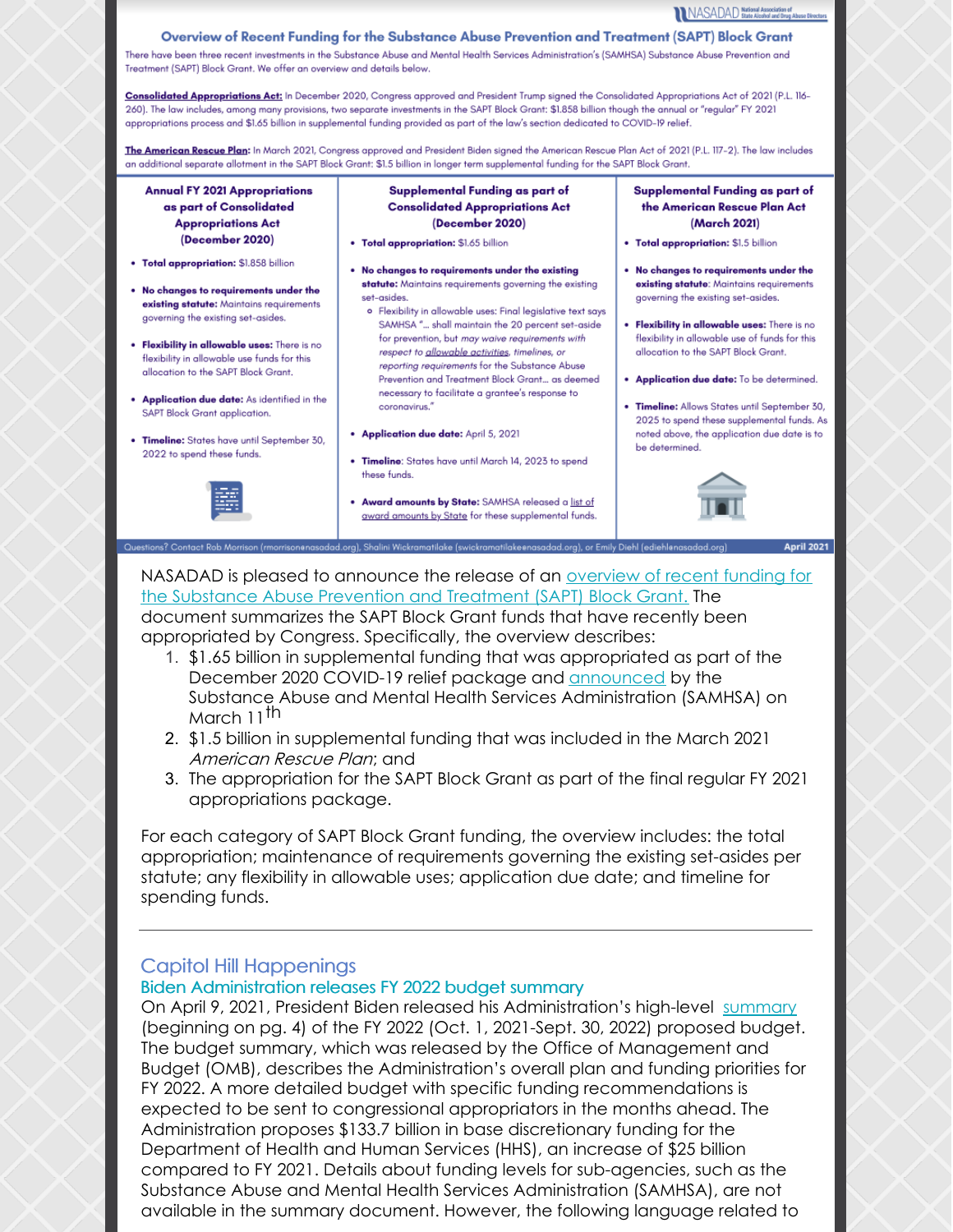substance use and related issues is included:

- "Makes a Major Investment to Help End the Opioid Epidemic: The opioid epidemic has shattered families, claimed lives, and ravaged communities across the Nation—and the COVID19 pandemic has only deepened this crisis. That is why the discretionary request includes a *historic investment of* \$10.7 billion, an increase of \$3.9 billion over the 2021 enacted level, to support research, prevention, treatment, and recovery support services, with targeted investments to support populations with unique needs, including Native Americans, older Americans, and rural populations."
- "Expands Access to Mental Healthcare: The COVID-19 pandemic has increased the prevalence of mental health disorders and further strained the Nation's mental healthcare system. The discretionary request builds on mental health resources included in the American Rescue Plan Act of 2021 by calling for historic investments, including \$1.6 billion, more than double the 2021 enacted level, for the Community Mental Health Services Block Grant, and additional funding to support the needs of those who are involved in the criminal justice system, resources to partner mental health providers with law enforcement, and funds to expand suicide prevention activities."
- "Commits to Ending the HIV/AIDS Epidemic: To help accelerate and strengthen efforts to end the HIV/AIDS epidemic in the United States, the discretionary request includes \$670 million within HHS to help aggressively reduce new HIV cases while increasing access to treatment, expanding the use of pre-exposure prophylaxis (also known as PrEP), and ensuring equitable access to services and supports."
- "Improves Readiness for Future Public Health Crises: The discretionary request includes \$8.7 billion for the Centers for Disease Control and Prevention (CDC) —the largest budget authority increase in nearly two decades—to restore capacity at the world's preeminent public health agency. Building on the investments in the American Rescue Plan Act of 2021, CDC would use this additional funding to support core public health capacity improvements in States and Territories, modernize public health data collection nationwide, train new epidemiologists and other public health experts, and build international capacity to detect, prepare for, and respond to emerging global threats."
- "Reforms the Federal Criminal Justice System: The COVID-19 pandemic has underscored the urgent need to reduce prison populations and reform the Nation's criminal justice system. The discretionary request supports key investments in First Step Act (FSA) implementation, advancing the provision of high-quality substance use disorder treatment, reentry services, and recidivism reduction programming. Building on the bipartisan FSA, the discretionary request also incorporates savings from prison population reduction measures that prioritize incarceration alternatives for low-risk offenders."
- "Invests in Community Policing, Police Reform, and Other Efforts to Address Systemic Inequities: The Administration will take bold action to root out systemic inequities in the Nation's justice system. In addition to investing in programs that support community-oriented policing and practices, the discretionary request also proposes to expand grants that support efforts to reform State and local criminal justice systems, including funding to support juvenile justice programs, drug courts and alternative court programs, public defenders, and Second Chance Act programs."

House Energy & Commerce Subcommittee on Health holds hearing, "An Epidemic within a Pandemic: Understanding Substance Use and Misuse in America" Yesterday, the House of Representatives' Subcommittee on Health within the Committee on Energy & Commerce held a legislative hearing titled, "An Epidemic within a Pandemic: [Understanding](https://energycommerce.house.gov/committee-activity/hearings/hearing-on-an-epidemic-within-a-pandemic-understanding-substance-use-and) Substance Use and Misuse in America." The Subcommittee, which is led by Chairwoman Anna Eschoo (D-CA) and Ranking Member Brett Guthrie (R-KY), convened two panels, the first of which featured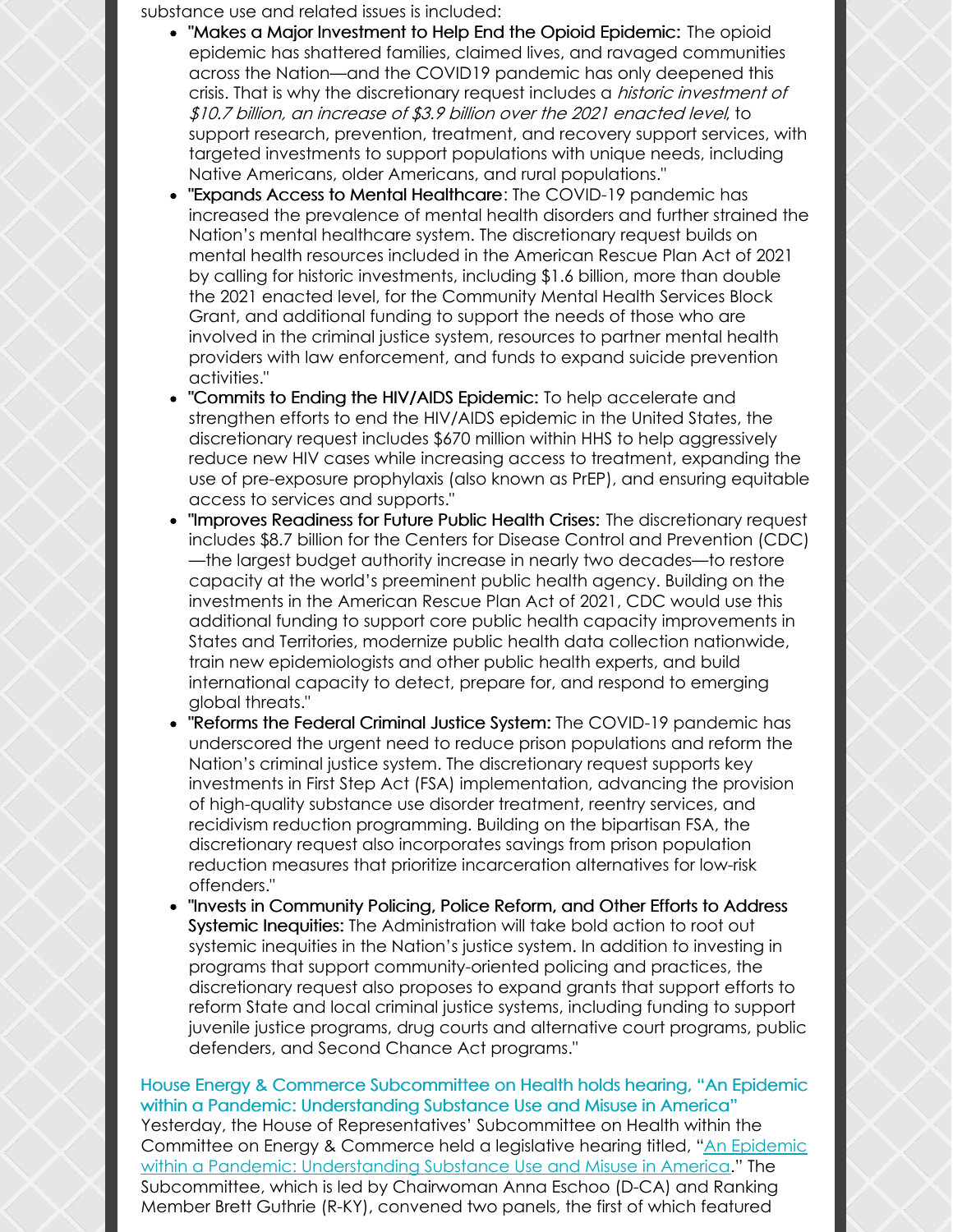Regina LaBelle, Acting Director of the White House Office of National Drug Control Policy (ONDCP). The second panel's witnesses included: Geoffrey Laredo, Principal, Santa Cruz Strategies, LLC; Patricia L. Richman, National Sentencing and Resource Counsel, Federal Public and Community Defenders; Mark Vargo, Pennington County State's Attorney in South Dakota; Dr. Timothy Westlake, Emergency Department Medical Director for Pro Health Care Oconomowoc Memorial Hospital; and Dr. J. Deanna Wilson, Assistant Professor of Medicine and Pediatrics, University of Pittsburgh School of Medicine.

A number of bills were discussed during the hearing, including:

- [H.R.](https://energycommerce.house.gov/sites/democrats.energycommerce.house.gov/files/documents/BILLS-117hr654ih.pdf) 654, the "Drug-Free Communities Pandemic Relief Act"
- [H.R.](http://docs.house.gov/meetings/IF/IF14/20210414/111439/BILLS-117955ih.pdf) 955, the "Medicaid Reentry Act of 2021"
- H.R. [1384](http://docs.house.gov/meetings/IF/IF14/20210414/111439/BILLS-1171384ih.pdf), the "Mainstreaming Addiction Treatment Act of 2021"
- H.R. [1910](http://docs.house.gov/meetings/IF/IF14/20210414/111439/BILLS-1171910ih.pdf), the "Federal Initiative to Guarantee Health by Targeting Fentanyl Act"
- H.R. [2051](http://docs.house.gov/meetings/IF/IF14/20210414/111439/BILLS-1172051ih.pdf), the "Methamphetamine Response Act"
- H.R. [2067](http://docs.house.gov/meetings/IF/IF14/20210414/111439/BILLS-1172067ih.pdf), the "Medication Access and Training Expansion Act"
- H.R. [2355](http://docs.house.gov/meetings/IF/IF14/20210414/111439/BILLS-1172355ih.pdf), the "Opioid Prescription Verification Act"
- H.R. [2364](http://docs.house.gov/meetings/IF/IF14/20210414/111439/BILLS-1172364ih.pdf), the "Synthetic Opioid Danger Awareness Act"
- H.R. [2366](http://docs.house.gov/meetings/IF/IF14/20210414/111439/BILLS-1172366ih.pdf), the "Support, Treatment, and Overdose Prevention of Fentanyl Act of 2021"
- H.R. [2379](https://energycommerce.house.gov/sites/democrats.energycommerce.house.gov/files/documents/BILLS-117hr__ih TRONE.pdf), the "State Opioid Response Grant Reauthorization Act"
- H.R. [2405](https://energycommerce.house.gov/sites/democrats.energycommerce.house.gov/files/documents/BILLS-117hr__ih GRIFFITH.pdf), the "Streamlining Research on Controlled Substances Act"

# Around the Agencies

# NIAAA announces latest annual update to Alcohol Policy Information System (APIS)

The National Institute on Alcohol Abuse and Alcoholism (NIAAA) has announced the latest update to its Alcohol Policy [Information](https://alcoholpolicy.niaaa.nih.gov/) System



Alcohol Policy Information System

(APIS). This includes updates related to State-by-State alcohol policies, recreational cannabis policies, and policies related to substance use during pregnancy. The Pregnancy and Drugs dataset and Pregnancy and Alcohol dataset include the following policy topics: civil commitment policies; mandatory warning signs in marijuana dispensaries; priority treatment access mandates for pregnant women; prohibitions against use of the results of medical tests in criminal prosecution; reporting requirements for drug use during pregnancy; and child abuse/child neglect.

Additionally, APIS announced the release of updated resources that aim to assist researchers in studying the effects of alcohol-related policies that have been implemented in response to the COVID-19 pandemic. The COVID-19-specific dataset and codebook can be accessed [here](https://alcoholpolicy.niaaa.nih.gov/resource/covid-19/98).

## FDA and AAP release video series addressing youth e-cigarette use

The Food and Drug Administration (FDA) partnered with the American Academy of Pediatrics (AAP) to develop a series of videos that features pediatricians answering questions about youth e-cigarette use. The videos, which are available on the FDA's [website](https://www.fda.gov/tobacco-products/public-health-education/tobacco-education-resources-parents-and-teachers?utm_source=CTPEblast&utm_medium=email&utm_term=stratout&utm_content=landingpage&utm_campaign=vapinged) cover the following topics:

- 1) Pediatricians' Overview of Vaping
- 2) How to Identify Signs of Youth Vaping and Nicotine Addiction
- 3) Resources Available to Address E-Cigarette Youth

The website includes other educational materials for parents and educators as well, which are meant to help adults start conversations with youth about the dangers of tobacco use.